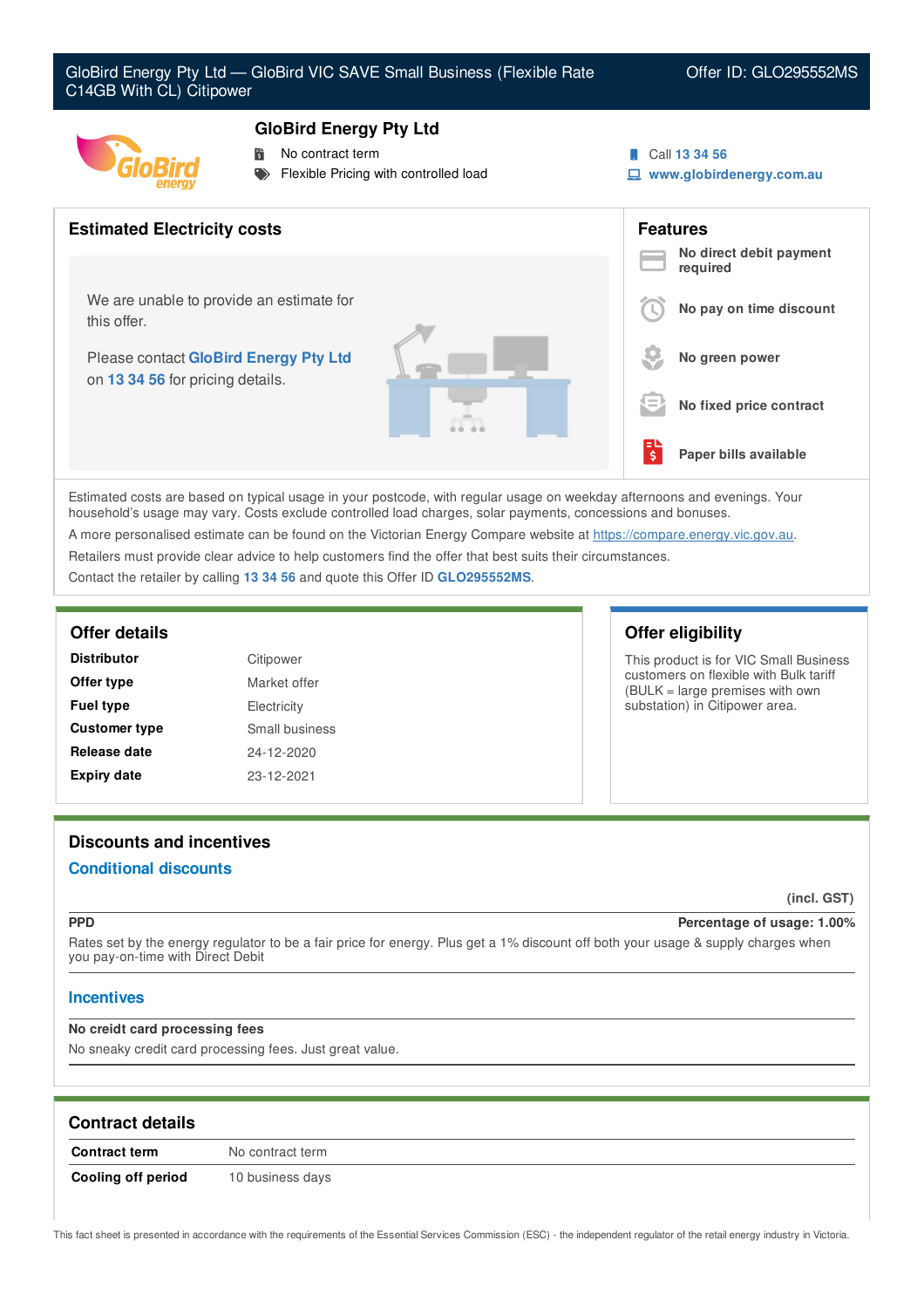| Eligibility criteria                | This product is for VIC Small Business customers on flexible with Bulk tariff (BULK = large premises with<br>own substation) in Citipower area.                                                                                                                                                                                                       |
|-------------------------------------|-------------------------------------------------------------------------------------------------------------------------------------------------------------------------------------------------------------------------------------------------------------------------------------------------------------------------------------------------------|
| Prices are not fixed                | We may update your rates from time to time, usually at the same time as the state Government reset the<br>Victorian Default Offer, and review your solar feed-in when the minimum feed-in laws change. We'll<br>always notify you in writing prior to any change                                                                                      |
| <b>Contract expiry details</b>      | No contract term, no exit fees. You can switch to another provider without penalty. We will always notify<br>you before we change your discount percentage or rates.                                                                                                                                                                                  |
| <b>Full terms and</b><br>conditions | Rates set by the energy regulator to be a fair price for energy Plus a 1% discount off both your usage &<br>supply charges when you pay-on-time with Direct Debit. For further information about this offer call<br>GloBird on 133456 or visit www.globirdenergy.com.au or see our full terms and conditions here:<br>www.globirdenergy.com.au/legal/ |
| <b>ESC licence</b><br>information   | Electricity and gas retail licence under GloBird Energy Pty Ltd                                                                                                                                                                                                                                                                                       |

### **Fees**

#### **Connection fee Flat rate: \$22.00**

This is smart meter remote re-connection fee. It assumes a smart meter being remotely connected during business hours when we have been given enough prior notice. However the fee can vary depending on the type of meter, the location, and other factors.

**(incl. GST)**

#### **Disconnection fee Flat rate: \$22.00**

This is smart meter remote disconnection fee, however this fee can vary depending on your type of meter, the meter location, and other factors.

# **Other fee Flat rate: \$2.50**

Paper Bill. If you have opted to receive a paper bill by post

#### **Other fee Flat rate: \$0.00**

0 Credit Card Payment Processing Fee

#### **Additional information**

Additional fees may apply. For more information, please visit the retailers website at **www.globirdenergy.com.au**.

| Offer rate and detaile |                                                        |  |
|------------------------|--------------------------------------------------------|--|
|                        |                                                        |  |
| <b>Payment options</b> | Please contact the retailer to discuss payment options |  |
| <b>Bill frequency</b>  | l month                                                |  |
| <b>Billing details</b> |                                                        |  |
|                        |                                                        |  |

#### **Offer rate and details**

#### **Local time**

| Electricity charges - 24/12/2020-23/12/2021 (All year)                                      | Tariff (incl. GST) |
|---------------------------------------------------------------------------------------------|--------------------|
| Daily supply charge                                                                         | 132.00 c/day       |
| Peak consumption - Mon - Fri, 3pm - 9pm                                                     |                    |
| All consumption usage per month                                                             | 31.79c/kWh         |
| <b>Shoulder consumption</b> – Mon - Fri, 9pm - 10pm; Mon - Fri, 7am - 3pm; Sat - Sun, 7am - |                    |
| 10pm                                                                                        |                    |
| All consumption usage per month                                                             | 19.03c/kWh         |
| Off-peak consumption - Mon - Fri, 10pm - 12am; Mon - Fri, 12am - 7am; Sat - Sun, 10pm       |                    |
| - 12am: Sat - Sun, 12am - 7am                                                               |                    |
| All consumption usage per month                                                             | 19.03c/kWh         |
| <b>Controlled load charges</b>                                                              | Tariff (incl. GST) |
| <b>Controlled load consumption</b>                                                          | 16.29 c/kWh        |

**Daily supply charge:** a charge that applies for supplying electricity to your premises for each day of the billing period, regardless of how much electricity is used.

This fact sheet is presented in accordance with the requirements of the Essential Services Commission (ESC) - the independent regulator of the retail energy industry in Victoria.